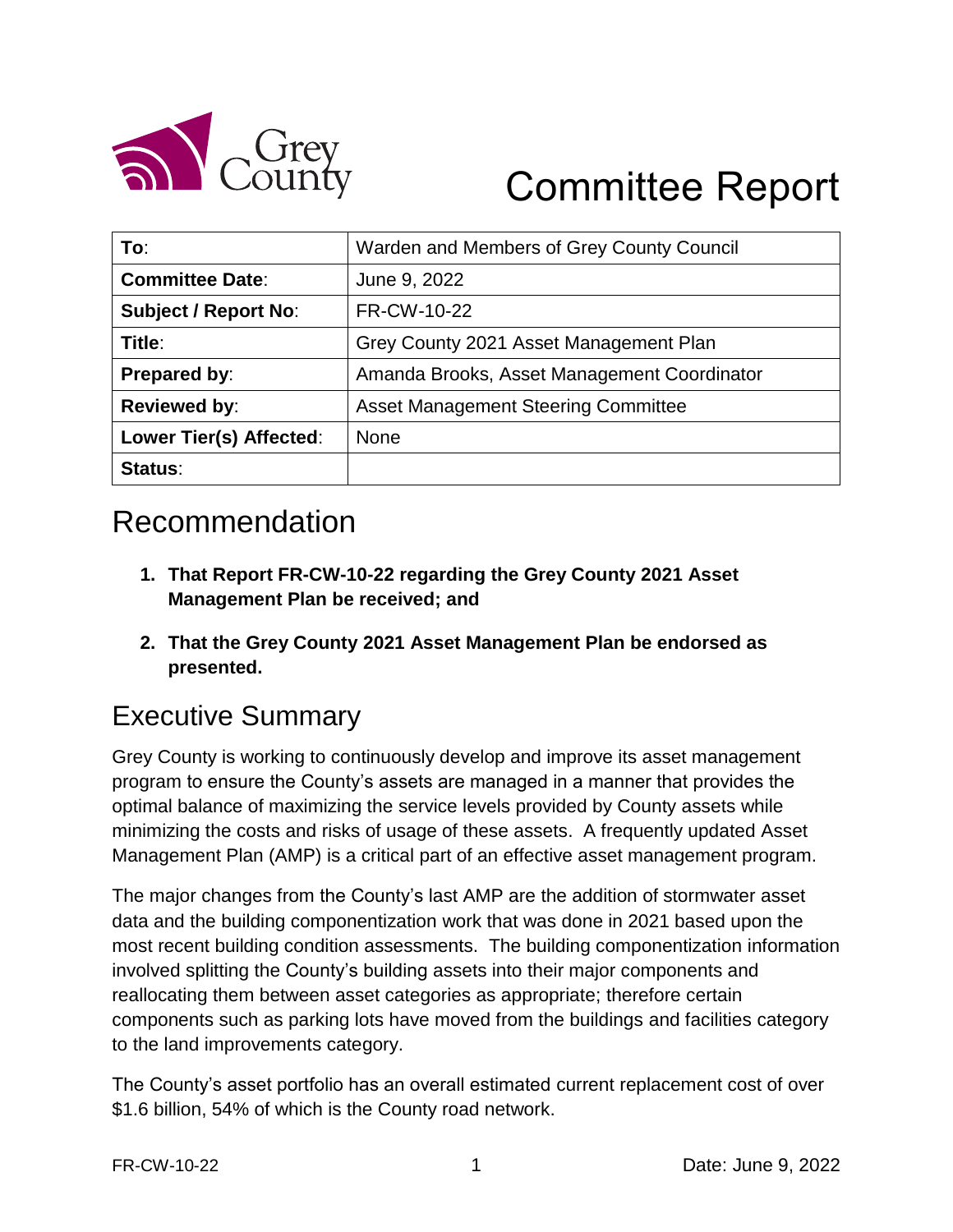

TOTAL: \$1,629,956,261

This portfolio includes 869 kilometers of roads with accompanying stormwater network, 210 bridges and structural culverts, 77 kilometers of CP Rail Trail, 8,500 acres of forest, 996 housing units, 49 other buildings and facilities, as well as machinery, equipment, and vehicles used across County operations that are required to deliver services at an acceptable level to residents. In 2021, 88% of the County's assets were in fair or better condition.



TOTAL: \$1,629,956,261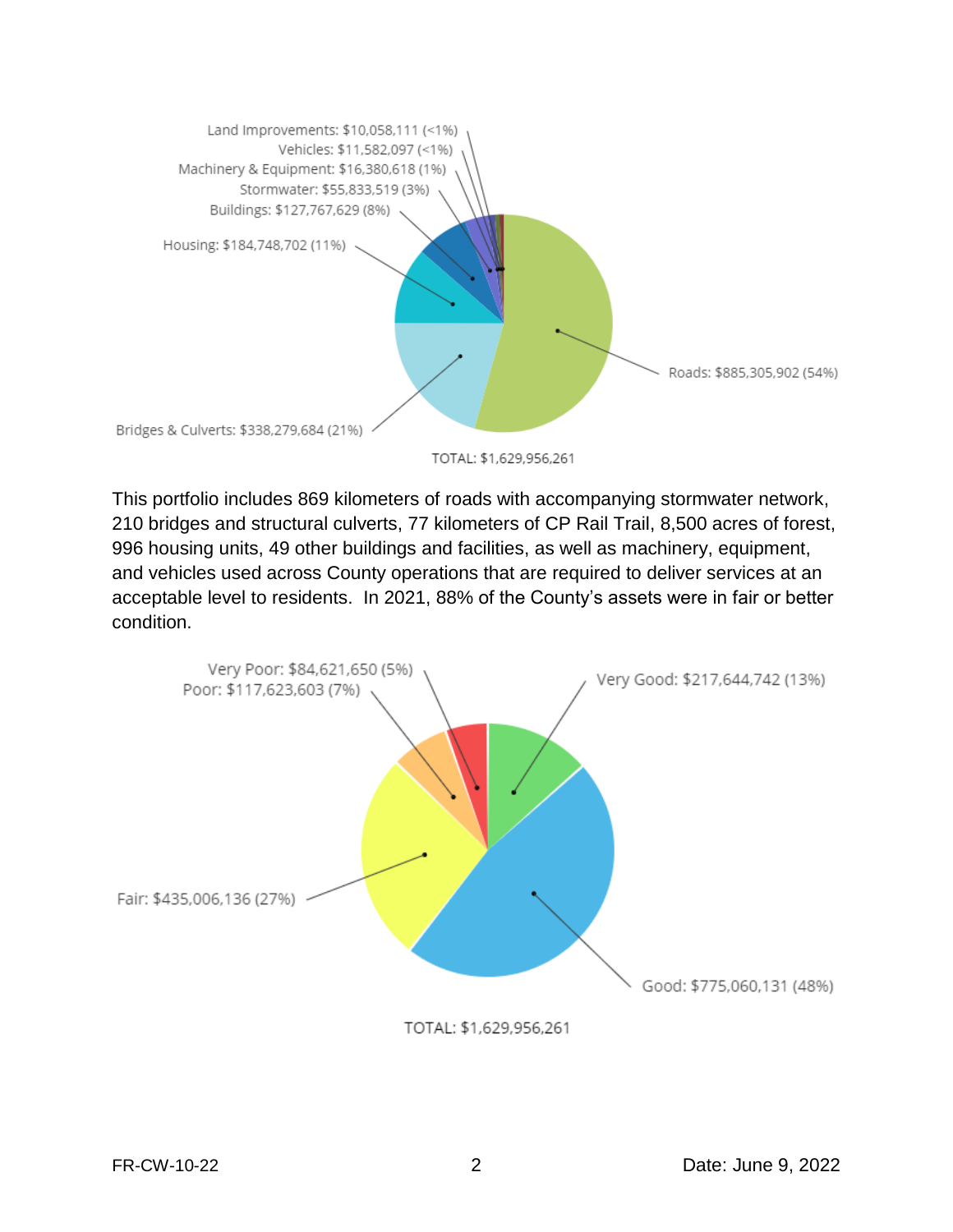The infrastructure deficit based on available funding is \$15,883,091. The AMP proposes an annual 1.57% tax levy increase over a 15-year phase in period to achieve full funding for the County's infrastructure program. This is a slight increase from the 1.21% per year tax increase proposed in the 2020 Asset Management Strategy. Based on 2022 tax rates the incremental increase would be approximately \$228,600. This proposed increase is being suggested to be first considered as part of the County's 2023 budget process.

## Background and Discussion

Ontario Regulation 588/17 Asset Management Planning for Municipal Infrastructure became effective on January 1, 2018. This regulation required all municipalities in Ontario to first develop an Asset Management Policy by July 1, 2019, and then Asset Management Plans by July 1, 2021, 2023, and again in 2024, with increasing levels of detail. On March 15, 2021, the regulation was revised to extend each of these deadlines by an additional year, so this iteration of the AMP has been prepared to be in compliance with the July 1, 2022 deadline requirements.

It is important to note that asset management is a continuous process, and factors and variables change each and every day the County operates. Maintenance strategies, lifespan estimates, required assets and their associated replacement and maintenance costs are all constantly changing based on the best information available. The data presented in this AMP are the best available at a point in time and will continue to evolve and improve over time.

The 2021 AMP has been created based upon the data available for 2021; considering the County's asset inventory as at December 31, 2021, asset replacement plans as at that time, 2021 inflation rates, the 2021 building condition assessments (BCAs) and division of buildings into their various components based upon the BCAs, and the levels of service being offered through the use of County assets in 2021.

Ultimately, the goal of Grey County's asset management program is to manage existing and new assets so that they are able to provide continuous services to residents at the level required, all while balancing the associated costs and risks to constituents.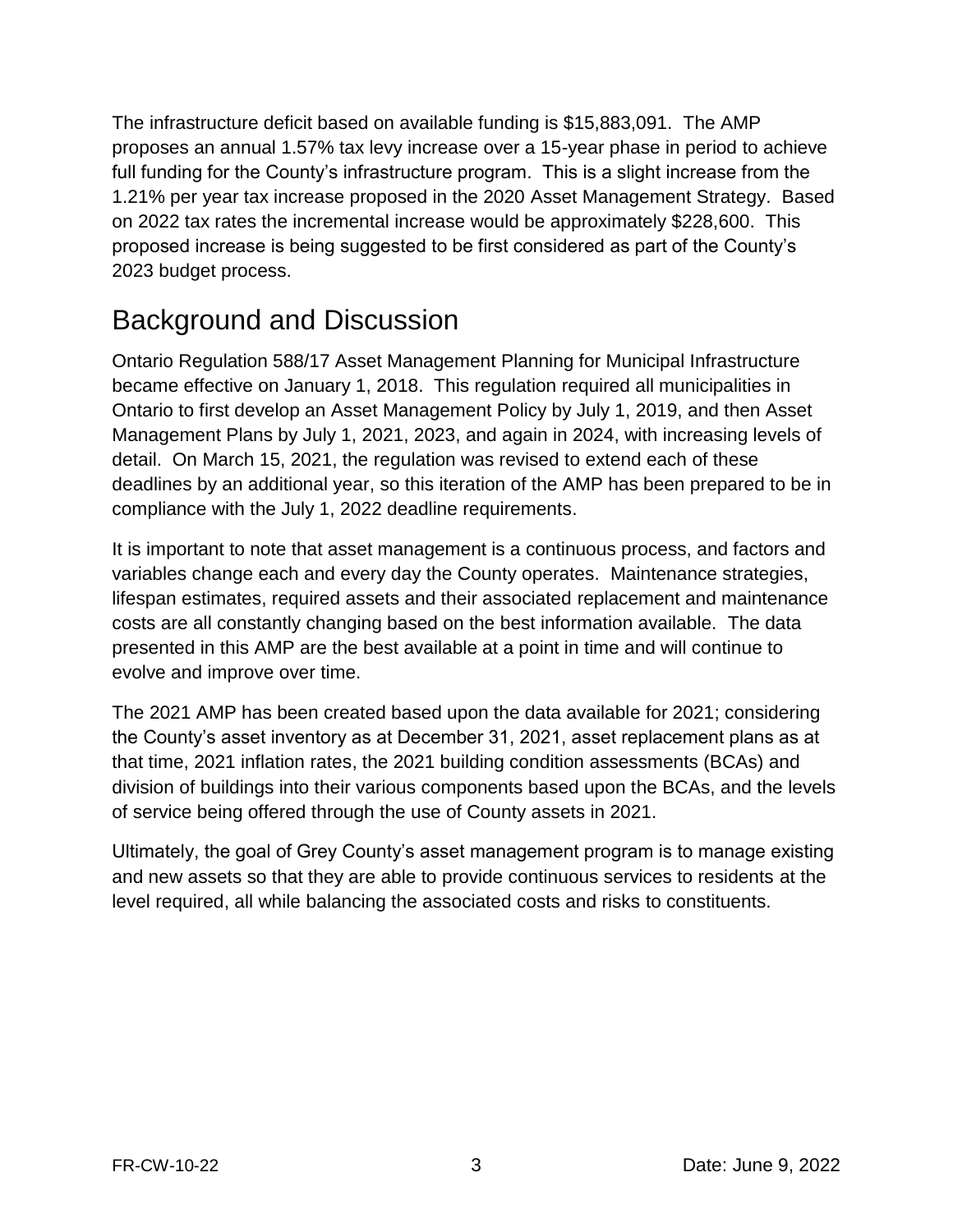# Legal and Legislated Requirements

This AMP was developed with the intent of meeting all and exceeding many of the requirements per Ontario Regulation 588/17, Asset Management Planning for Municipal Infrastructure.

## Financial and Resource Implications

Staff from Finance, Transportation Services, Paramedic Services, Housing, Long Term Care, Grey Roots, Planning, and Information Technology all contributed significantly to the completion of this work. All asset-owning departments provided and updated many datasets and contributed a significant amount of technical knowledge to this work.

The final draft version of the AMP proposes an annual 1.57% tax levy increase over a 15-year phase in period to achieve full funding for the County's infrastructure program. This is a slight increase from the 1.21% per year tax increase proposed in the 2020 Asset Management Strategy presented to Grey County council by PSDCitywide in April of 2021, but is believed to be reasonable given the many factors considered when calculating the funding requirements and replacement value of the County's assets based on 2021 values. These include a significant increase in inflation, with the nonresidential building construction price index (NRBCPI) from Q4 2020 to Q4 2021, which was used as the basis for inflating replacement costs within the AMP where better data was unavailable, rising to 17.2%, and improved data being now available as per the 2020 BCAs, as well as many other factors, all of which have been discussed within the AMP. In 2022, the additional 1.21% which equated to \$754,348 of funding was allocated from the Ontario Community Infrastructure Fund (OCIF). Therefore, the theoretical asset management dedicated tax levy increase from 1.21% to 1.57% would be an incremental increase of \$228,600 for the 2023 budget compared to the 2022 budget if the 2022 budget had funded this increase from levy, as a 1% increase of the 2022 budget was calculated to be \$635,000. This proposed increase is being suggested to be first considered as part of the County's 2023 budget process.

Recommendations in this AMP are dependent upon access to necessary staffing resources. Any financial implications of the plan will be included in future budgets for consideration and staff will pursue senior level government funding opportunities as they become available.

# Relevant Consultation

☐ Internal: Senior Management Team, Asset Management Steering Committee, Asset Management Cross-Functional Team, Finance